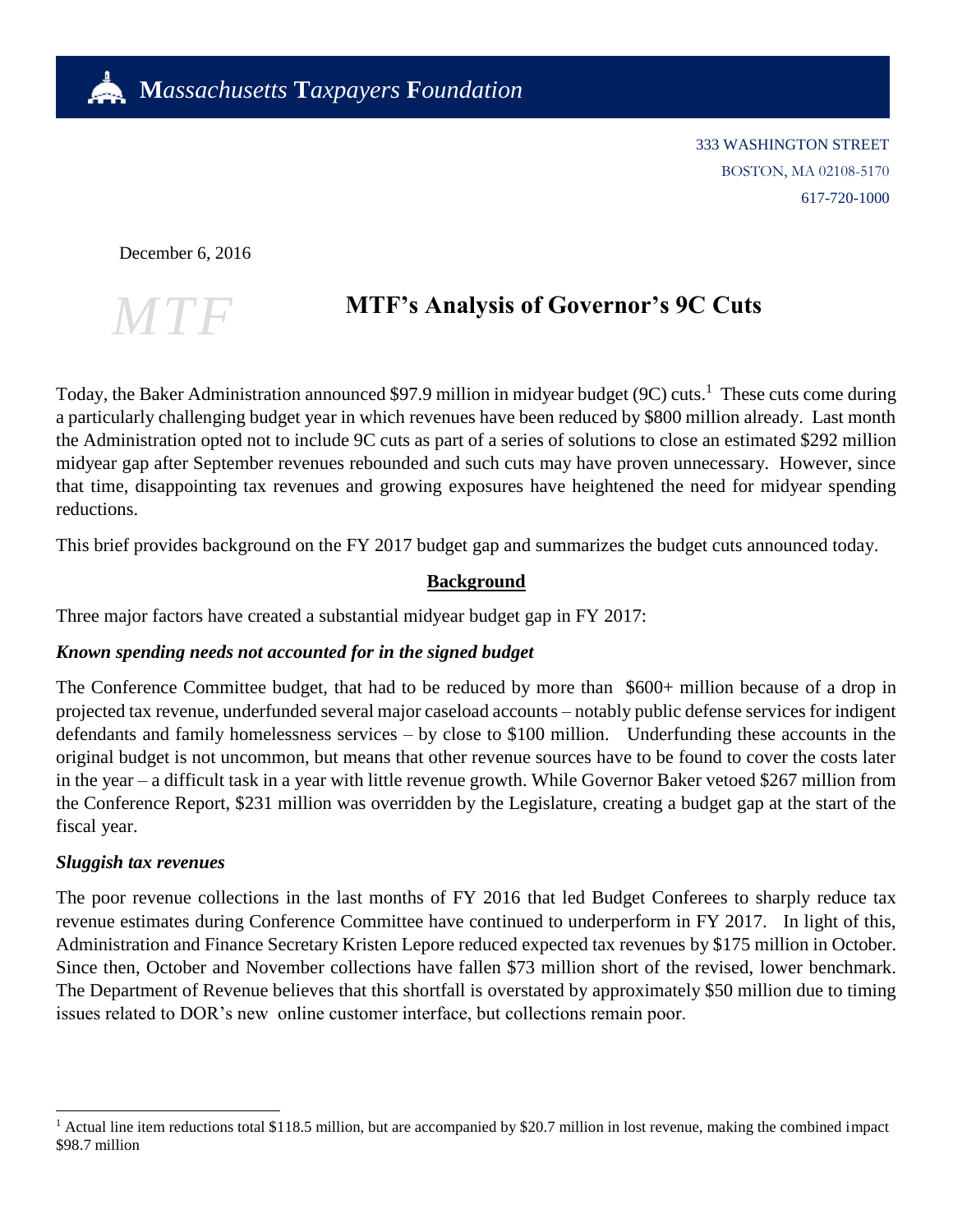## *Unexpected MassHealth cost growth*

Spending growth in the MassHealth program adds to the budget challenges. According to the state's most recent disclosure to bond holders, spending is exceeding budget expectations by \$100 million. The Administration is working actively to manage this deficit, including \$30 million in 9C reductions made today, but MassHealth is an ongoing concern.

### *October Budget Gap Action*

In response to the underfunding of certain accounts and the slow growth in revenues, the Administration identified a \$292 million budget gap in October and offered a series of solutions to close that gap.

| Solution                         | <b>Amount</b> |
|----------------------------------|---------------|
| Trust sweep revenue              | \$125         |
| Federal revenues not in budget   | \$92          |
| Reduced transfers tied to tax do | \$31          |
| Employee separation savings      | \$24          |
| Legal settlement revenue         | \$20          |
| <b>Total</b>                     |               |

The decision to not use 9C cuts as a part of that package was unexpected, but the Administration identified ways to address the immediate problem and gave the fiscal picture a chance to improve. Without any marked revenue improvement in November, the Administration now believes that midyear cuts are necessary.

#### **Governor's 9C Action**

Secretary Lepore notified House and Senate Ways and Means Chairs of a further \$98 million spending shortfall requiring 9C cuts. This \$98 million, which is in addition to the \$292 million gap identified in October, includes the following cuts:

| <b>Exposure</b>                                               | Amount |
|---------------------------------------------------------------|--------|
| Department of Corrections and Sheriffs                        |        |
| Collective Bargaining Agreements and<br>other personnel costs | \$23   |
| MassHealth spending and revenue                               |        |
| Department of Mental Health                                   | \$5    |
| <b>Total</b>                                                  |        |

Many of these costs, including sheriff departments and other personnel costs were included in an FY 2017 supplemental budget filed by the Governor in July. Other exposures, such as the Department of Correction, had not previously been identified.

To close this gap, the \$98 million in net spending reductions were made to 139 budget line-items. Those reductions fall into the following three categories:

#### *Elimination of earmarks - \$53 million net (\$67 million gross)*

The 9C list eliminates \$67 million in budget earmarks. Due to revenue loss associated with the elimination of MassHealth earmarks, the net savings of earmark cuts is \$53 million. Notable earmark cuts include: